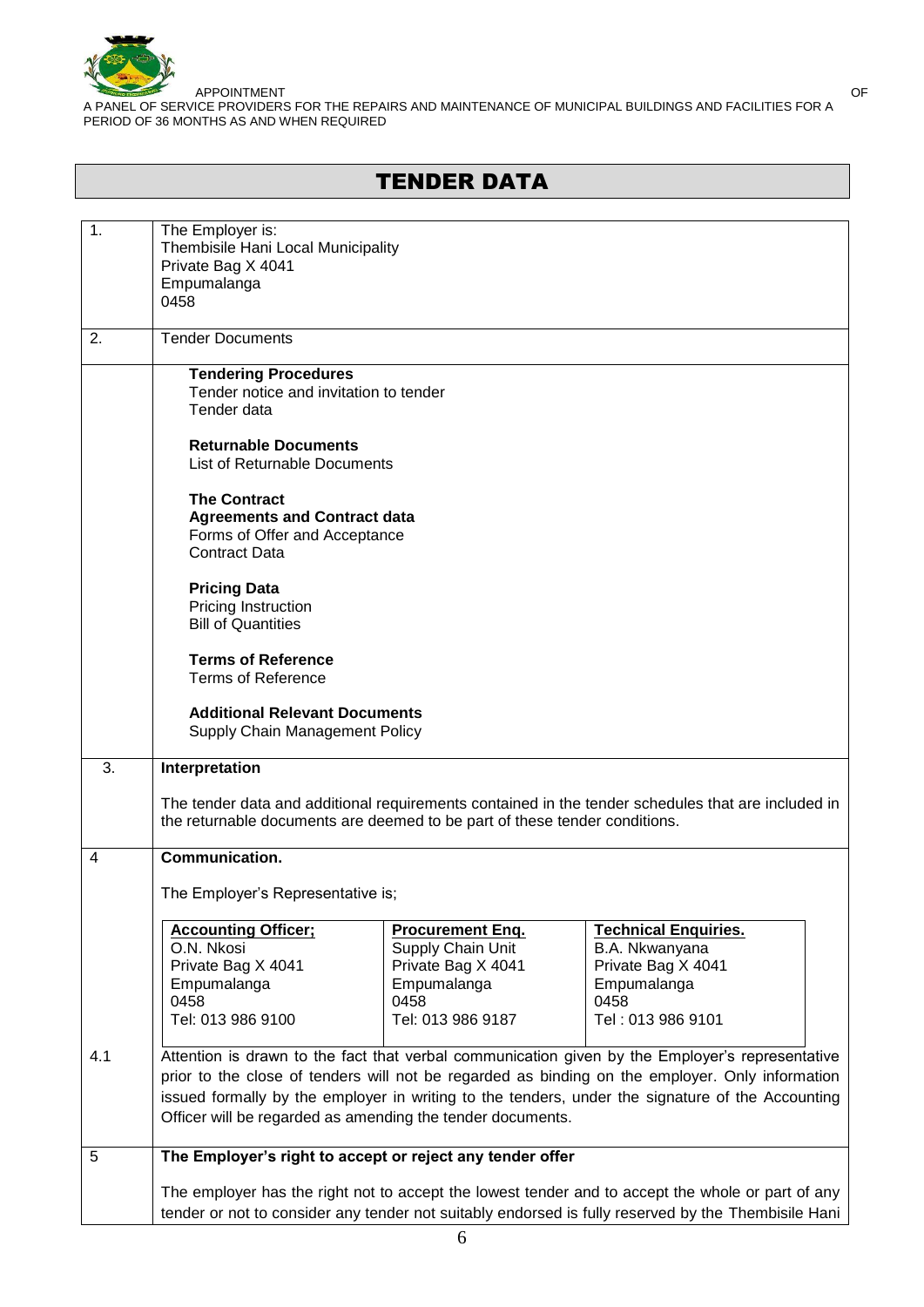

|      | Local Municipality.                                                                                                                                                                                                                                                                                                                                                                                                                                                                                                                                           |  |  |
|------|---------------------------------------------------------------------------------------------------------------------------------------------------------------------------------------------------------------------------------------------------------------------------------------------------------------------------------------------------------------------------------------------------------------------------------------------------------------------------------------------------------------------------------------------------------------|--|--|
| 6    | <b>Tenderer Obligations</b>                                                                                                                                                                                                                                                                                                                                                                                                                                                                                                                                   |  |  |
| 6.1  | The Council retains the right to call for any additional information that it may deem necessary                                                                                                                                                                                                                                                                                                                                                                                                                                                               |  |  |
| 6.2  | If tendering as a Joint Venture, Joint venture must be constituted by means of a comprehensive<br>and fair, written agreement between the members, which sets out their obligations, rights, risks<br>and rewards.                                                                                                                                                                                                                                                                                                                                            |  |  |
|      | Joint venture members should share at least the following aspects of the joint venture activities in a<br>meaningful and equitable manner:                                                                                                                                                                                                                                                                                                                                                                                                                    |  |  |
|      | 1. Control                                                                                                                                                                                                                                                                                                                                                                                                                                                                                                                                                    |  |  |
|      | 2. Management                                                                                                                                                                                                                                                                                                                                                                                                                                                                                                                                                 |  |  |
|      | 3. Operations                                                                                                                                                                                                                                                                                                                                                                                                                                                                                                                                                 |  |  |
|      | 4. Risk                                                                                                                                                                                                                                                                                                                                                                                                                                                                                                                                                       |  |  |
|      | 5. Profit and Loss                                                                                                                                                                                                                                                                                                                                                                                                                                                                                                                                            |  |  |
| 6.3  | If a Tenderer, or any person employed by him is found to have either directly or indirectly,<br>promised or given to any person in the employment of Council, any commission, gratuity, gift or<br>other consideration, The Council shall have the right to summarily and without recourse to law and<br>without prejudice to any other legal remedy which it may have in regard to any loss and/ or<br>additional costs or expenses, to disqualify the Tender or cancel the Contract without paying any<br>compensation to the aforesaid Tender or Contract. |  |  |
| 6.4  | At the request of the Municipal Manager or his authorised representative from furnishing him with<br>additional information, or with a sample or specimen for testing purposes or otherwise, or from<br>giving a demonstration so as to enable the recommendation to the Council's responsible<br>Committee on the award of the contract be formulated,                                                                                                                                                                                                       |  |  |
| 7.   | <b>Proof of warrantee</b>                                                                                                                                                                                                                                                                                                                                                                                                                                                                                                                                     |  |  |
|      | None                                                                                                                                                                                                                                                                                                                                                                                                                                                                                                                                                          |  |  |
| 8    | <b>Compensation of tendering</b>                                                                                                                                                                                                                                                                                                                                                                                                                                                                                                                              |  |  |
|      | The employer will not compensate the tenderer for any costs incurred in the preparation and<br>submission of a tender offer, including the cost of any testing necessary to demonstrate that<br>aspects of the offer satisfy requirements.                                                                                                                                                                                                                                                                                                                    |  |  |
| 9    | <b>Check documents</b>                                                                                                                                                                                                                                                                                                                                                                                                                                                                                                                                        |  |  |
|      | The Tenderer should check the tender documents on receipt for completeness and notify the<br>employer of any discrepancy or omission.                                                                                                                                                                                                                                                                                                                                                                                                                         |  |  |
| 10.1 | <b>Confidentiality and Copyright of Documents.</b>                                                                                                                                                                                                                                                                                                                                                                                                                                                                                                            |  |  |
|      | Treat as confidential all matters arising in connection with the tender. Use and copy the documents<br>issued by the employer only for the purpose of preparing and submitting a tender offer in response<br>to the invitation                                                                                                                                                                                                                                                                                                                                |  |  |
|      |                                                                                                                                                                                                                                                                                                                                                                                                                                                                                                                                                               |  |  |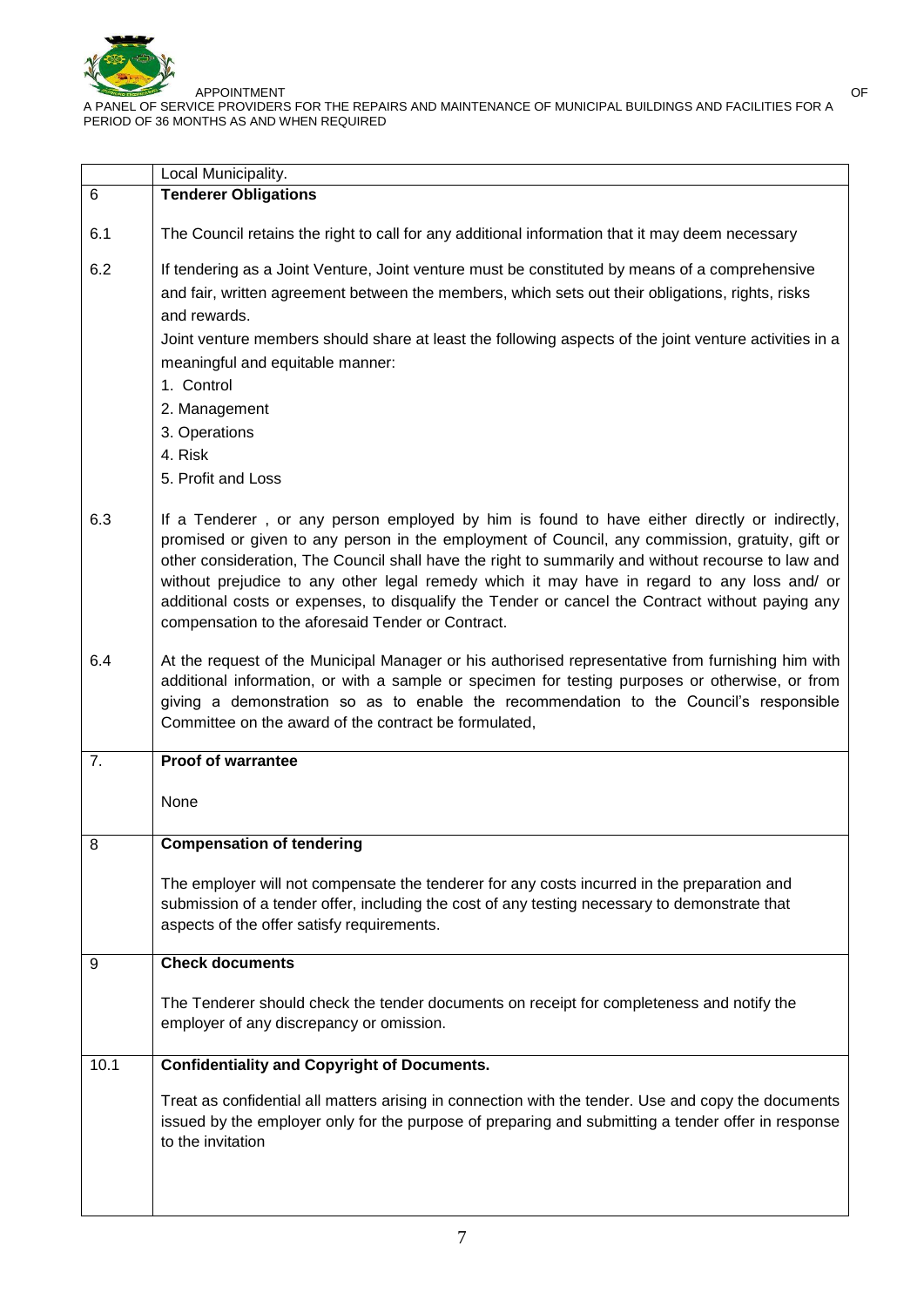

 $\overline{\Gamma}$ 

APPOINTMENT OF

A PANEL OF SERVICE PROVIDERS FOR THE REPAIRS AND MAINTENANCE OF MUNICIPAL BUILDINGS AND FACILITIES FOR A PERIOD OF 36 MONTHS AS AND WHEN REQUIRED

| 10.2 | <b>Clarification Meeting</b>                                                                                                                                                                                                                                                                                                                                                              |  |  |
|------|-------------------------------------------------------------------------------------------------------------------------------------------------------------------------------------------------------------------------------------------------------------------------------------------------------------------------------------------------------------------------------------------|--|--|
|      | Prospective bidders should take note that due to the current COVID-19 pandemic, the<br>municipality must adhere to the Regulations of Disaster Management Act in avoiding<br>gatherings. Therefore, there will be no briefing session and public tender opening.                                                                                                                          |  |  |
| 11   | <b>Submitting tender offer:</b>                                                                                                                                                                                                                                                                                                                                                           |  |  |
| 11.1 | No Tender document will be considered unless submitted on Council's Official Tender Document                                                                                                                                                                                                                                                                                              |  |  |
| 11.2 | Return all the returnable documents to the employer after completing them.                                                                                                                                                                                                                                                                                                                |  |  |
| 11.3 | The employer's address for delivery of tender offers and identification details to be shown on such<br>tender offer package are:                                                                                                                                                                                                                                                          |  |  |
|      | Location of tender box:<br><b>Thembisile Hani Local Municipality</b><br><b>Physical address</b><br>Stand no 24, Corner Police Station Kwaggafontein C,<br>$\sim 100$<br>Empumalanga                                                                                                                                                                                                       |  |  |
|      | Telephonic, telegraphic, telex, facsimile or emailed tenders will not be considered                                                                                                                                                                                                                                                                                                       |  |  |
| 11.4 | All tender received by the Thembisile Hani Local Municipality will remain in the Municipality's<br>possession until after the stipulated closing date and time.                                                                                                                                                                                                                           |  |  |
| 11.5 | Accept that a tender submitted to the employer cannot be withdrawn or substituted. No substitute<br>tenders will be considered                                                                                                                                                                                                                                                            |  |  |
| 12.  | <b>Closing Time:</b>                                                                                                                                                                                                                                                                                                                                                                      |  |  |
| 12.1 | The time and location for opening of the Tender offers are:                                                                                                                                                                                                                                                                                                                               |  |  |
|      | Closing Time:<br>12:00pm<br>Closing Date:<br>11 May 2021<br><b>Thembisile Hani Local Municipality</b><br>Location:<br>Stand No. 24<br><b>Corner Police Station</b><br><b>Kwaggafontein C</b><br>Empumalanga<br>0458                                                                                                                                                                       |  |  |
|      | Prospective bidders should take note that because of the current situation of COVID-19, the<br>Municipality must adhere to the Regulations of Disaster Management Act in avoiding<br>gatherings. Therefore, there will be no briefing session and public tender opening.                                                                                                                  |  |  |
| 12.2 | After the opening of the tender proposals, no information relating to the clarification, determination<br>of responsiveness, evaluation and comparison of tender proposals and recommendations<br>concerning the award of the tender shall be disclosed to any other tenderer or persons not<br>concerned with such process until the award of the Tender has been announced by the THLM. |  |  |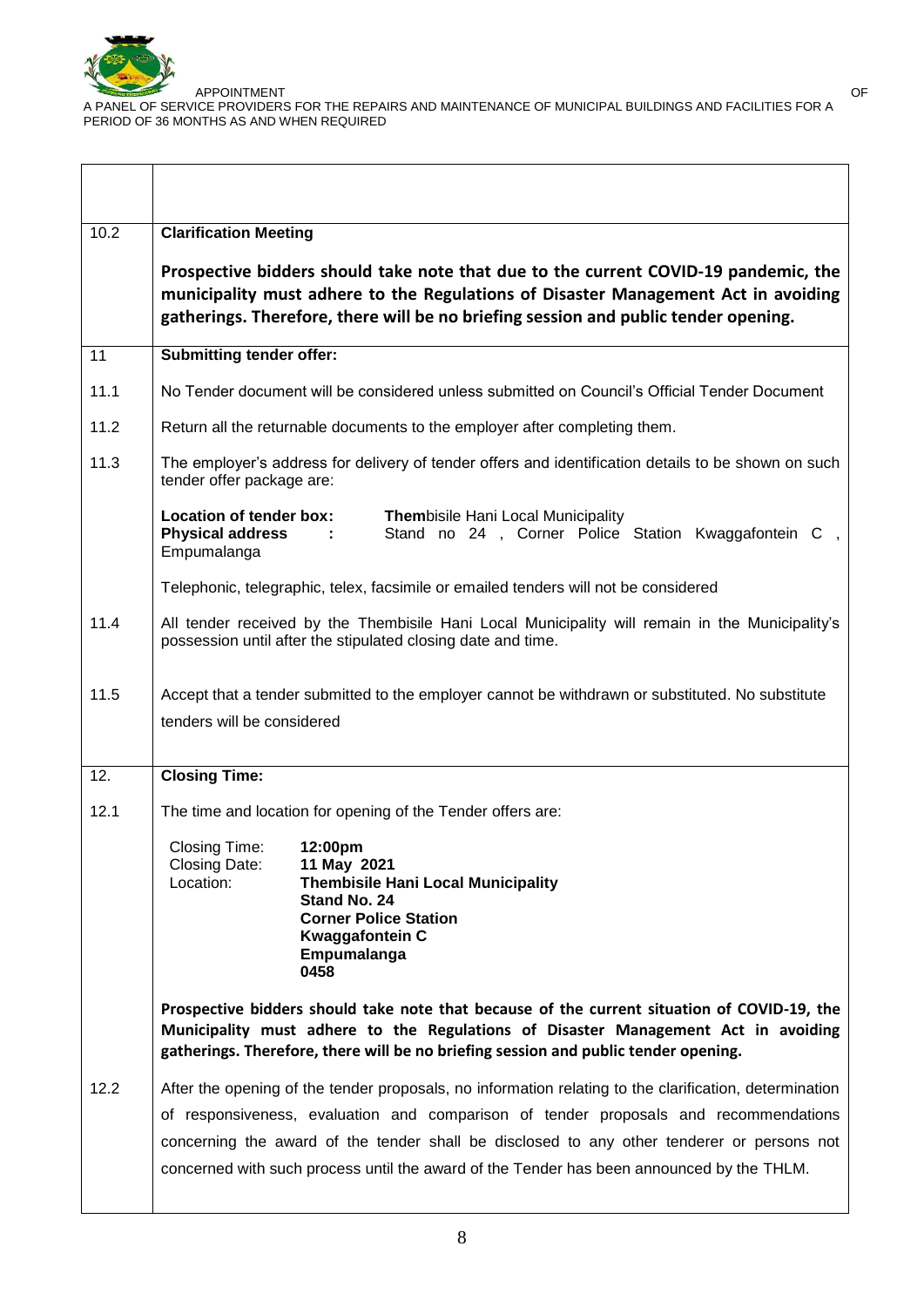

| 13.  | Pricing the tender                                                                                                                                                                                                                                                                                                                                                                      |               |  |  |
|------|-----------------------------------------------------------------------------------------------------------------------------------------------------------------------------------------------------------------------------------------------------------------------------------------------------------------------------------------------------------------------------------------|---------------|--|--|
|      | State the rates and prices in Rand                                                                                                                                                                                                                                                                                                                                                      |               |  |  |
|      | NB: Should prices be affected by exchange rates and price fluctuations, bidders should<br>take forward cover and this be incorporated in the price tendered.                                                                                                                                                                                                                            |               |  |  |
| 14.  | <b>Alterations to the Tender Documents.</b>                                                                                                                                                                                                                                                                                                                                             |               |  |  |
|      | No alterations may be made to the tender document issued by the employer.                                                                                                                                                                                                                                                                                                               |               |  |  |
|      | Proposals and any other supporting documents must be attached to the back of this tender<br>document                                                                                                                                                                                                                                                                                    |               |  |  |
| 15   | Alternative tender offer.                                                                                                                                                                                                                                                                                                                                                               |               |  |  |
|      | No alternative tender offers will be considered or accepted                                                                                                                                                                                                                                                                                                                             |               |  |  |
|      | Alternative offers may be submitted only if a main tender offer, strictly in accordance with all the<br>requirements of the tender document is also submitted. The alternative tender offer is to be<br>submitted with the main tender offer together with a schedule that compares the requirements of<br>the tender document with the alternative requirements the tenderer proposes. |               |  |  |
| 16   | <b>Tender Offer Validity</b>                                                                                                                                                                                                                                                                                                                                                            |               |  |  |
|      | The Tender offer validity period is 120 days from the closing date.                                                                                                                                                                                                                                                                                                                     |               |  |  |
| 17   | <b>Tender clarification after submission</b>                                                                                                                                                                                                                                                                                                                                            |               |  |  |
|      | A tender may be regarded as non-responsive if the tenderer fails to provide clarification requested<br>by the employer within the time for submission stated in the employer's written request.                                                                                                                                                                                         |               |  |  |
| 18   | <b>Tender evaluation points</b>                                                                                                                                                                                                                                                                                                                                                         |               |  |  |
| 18.1 | The value of this bid is estimated not to exceed R50 000 000 (all applicable taxes included) and<br>therefore the 80/20 system shall be applicable.                                                                                                                                                                                                                                     |               |  |  |
| 18.2 | Preference points for this bid shall be awarded for:                                                                                                                                                                                                                                                                                                                                    |               |  |  |
|      | Price; and<br>(a)<br><b>B-BBEE Status Level of Contribution.</b><br>(b)                                                                                                                                                                                                                                                                                                                 |               |  |  |
| 18.3 | The maximum points for this bid are allocated as follows:                                                                                                                                                                                                                                                                                                                               |               |  |  |
|      |                                                                                                                                                                                                                                                                                                                                                                                         | <b>POINTS</b> |  |  |
|      | <b>PRICE</b>                                                                                                                                                                                                                                                                                                                                                                            | 80            |  |  |
|      | <b>B-BBEE STATUS LEVEL OF CONTRIBUTION</b>                                                                                                                                                                                                                                                                                                                                              | 20            |  |  |
|      |                                                                                                                                                                                                                                                                                                                                                                                         |               |  |  |
|      |                                                                                                                                                                                                                                                                                                                                                                                         |               |  |  |
|      |                                                                                                                                                                                                                                                                                                                                                                                         |               |  |  |
|      | Total points for Price and B-BBEE must not exceed                                                                                                                                                                                                                                                                                                                                       | 100           |  |  |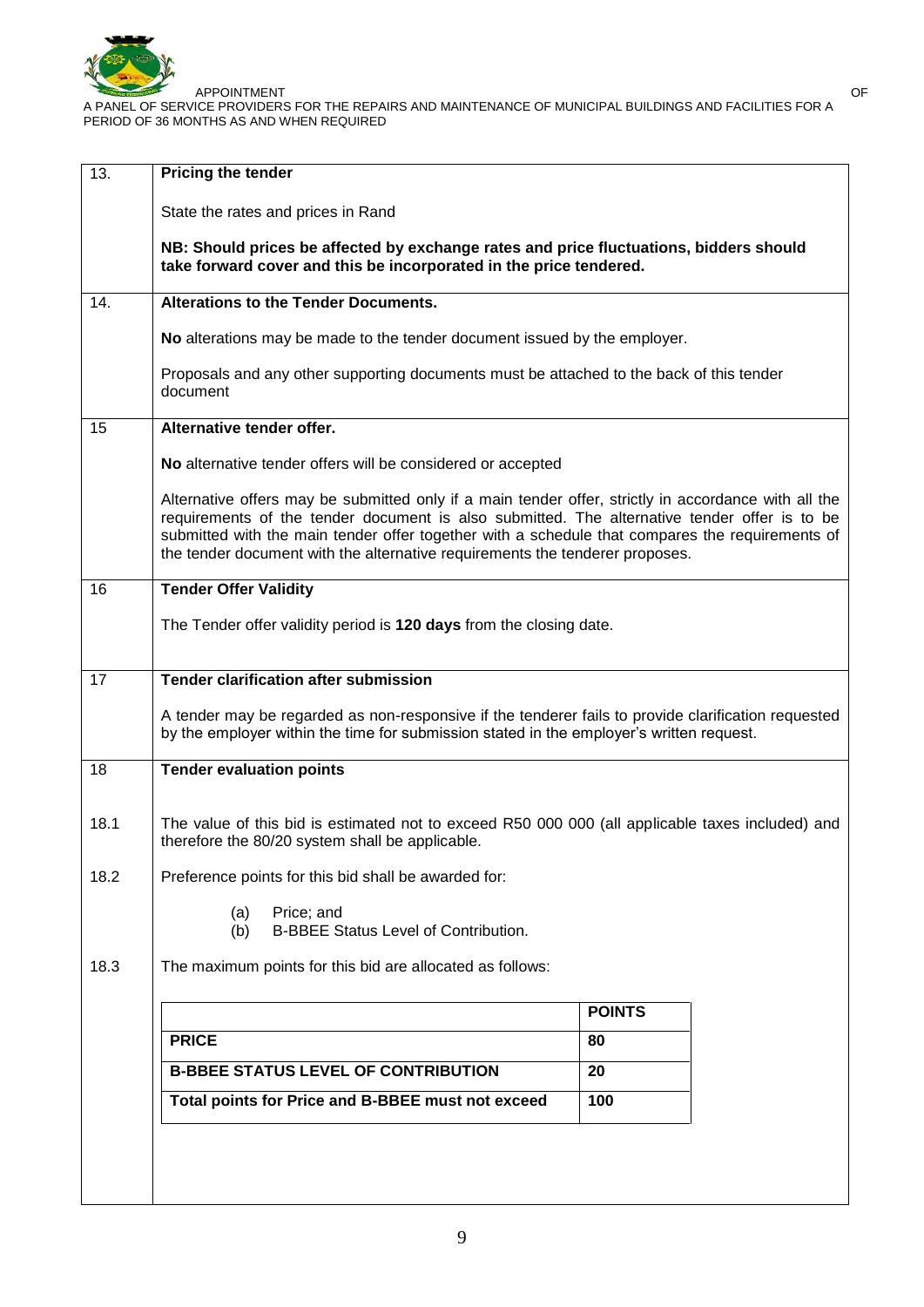

| 19.    | <b>Evaluation of Tenders</b>                                                                                                                                                                                                                                                                                                                                                                                                                                                              |                                                                                 |  |  |  |
|--------|-------------------------------------------------------------------------------------------------------------------------------------------------------------------------------------------------------------------------------------------------------------------------------------------------------------------------------------------------------------------------------------------------------------------------------------------------------------------------------------------|---------------------------------------------------------------------------------|--|--|--|
|        | The Tenderers notice is drawn to the fact that the evaluation, adjudication and awarding of this                                                                                                                                                                                                                                                                                                                                                                                          |                                                                                 |  |  |  |
|        | tender will be in terms of the Supply Chain Management Policy of the THLM.                                                                                                                                                                                                                                                                                                                                                                                                                |                                                                                 |  |  |  |
| 19.1   | The following steps will be followed in evaluation;                                                                                                                                                                                                                                                                                                                                                                                                                                       |                                                                                 |  |  |  |
|        | 1. Determination of whether or not tender offers are complete.<br>Determination of whether or not tender offers are responsive.<br>2.<br>Determination of the reasonableness of tender offers.<br>3.<br>Confirmation of the eligibility of preferential points claimed by tenderers.<br>4.<br>5. Awarding of points for financial offer.<br>Ranking of tenderers according to the total points<br>6.<br>Performance of risk analysis by checking the credit record of the tenderers<br>7. |                                                                                 |  |  |  |
| 19.2   | <b>Evaluation Criteria</b>                                                                                                                                                                                                                                                                                                                                                                                                                                                                |                                                                                 |  |  |  |
|        | The procedure for the evaluation of responsive Bids will be on the average of the previous three                                                                                                                                                                                                                                                                                                                                                                                          |                                                                                 |  |  |  |
|        | projects where the firm was involved                                                                                                                                                                                                                                                                                                                                                                                                                                                      |                                                                                 |  |  |  |
|        | The tenders shall be considered for further evaluation when they score a minimum of 25 points                                                                                                                                                                                                                                                                                                                                                                                             |                                                                                 |  |  |  |
|        | out of 35 points of the maximum 35 points allocated.                                                                                                                                                                                                                                                                                                                                                                                                                                      |                                                                                 |  |  |  |
|        |                                                                                                                                                                                                                                                                                                                                                                                                                                                                                           |                                                                                 |  |  |  |
|        | <b>Summary of Functionality</b>                                                                                                                                                                                                                                                                                                                                                                                                                                                           |                                                                                 |  |  |  |
|        | Personnel                                                                                                                                                                                                                                                                                                                                                                                                                                                                                 | 25                                                                              |  |  |  |
|        | Previous related work experience                                                                                                                                                                                                                                                                                                                                                                                                                                                          | 10                                                                              |  |  |  |
|        | <b>Total</b>                                                                                                                                                                                                                                                                                                                                                                                                                                                                              | 35                                                                              |  |  |  |
|        | Tenders are adjudicated in terms of THLM Supply Chain Management Policy, and the following                                                                                                                                                                                                                                                                                                                                                                                                |                                                                                 |  |  |  |
|        | framework is provided as a guideline in this regard.                                                                                                                                                                                                                                                                                                                                                                                                                                      |                                                                                 |  |  |  |
|        |                                                                                                                                                                                                                                                                                                                                                                                                                                                                                           |                                                                                 |  |  |  |
| 19.3.1 | <b>Technical adjudication and General Criteria</b>                                                                                                                                                                                                                                                                                                                                                                                                                                        |                                                                                 |  |  |  |
|        | Tenders will be adjudicated in terms of inter alia:<br>٠                                                                                                                                                                                                                                                                                                                                                                                                                                  |                                                                                 |  |  |  |
|        | Compliance with Tender conditions<br>٠                                                                                                                                                                                                                                                                                                                                                                                                                                                    |                                                                                 |  |  |  |
|        | <b>Technical specifications</b><br>٠                                                                                                                                                                                                                                                                                                                                                                                                                                                      |                                                                                 |  |  |  |
|        | If the Tenderer does not comply with the Tender Conditions, the Tenderer may be rejected. If                                                                                                                                                                                                                                                                                                                                                                                              |                                                                                 |  |  |  |
|        |                                                                                                                                                                                                                                                                                                                                                                                                                                                                                           |                                                                                 |  |  |  |
|        | technical specifications are not met, the Tender may also be rejected.                                                                                                                                                                                                                                                                                                                                                                                                                    |                                                                                 |  |  |  |
|        | With regard to the above, certain actions or errors are unacceptable and warrants                                                                                                                                                                                                                                                                                                                                                                                                         |                                                                                 |  |  |  |
|        | <b>REJECTION OF THE TENDER, for example</b><br>been submitted.                                                                                                                                                                                                                                                                                                                                                                                                                            | Pages to be completed, removed from the Tender document, and have therefore not |  |  |  |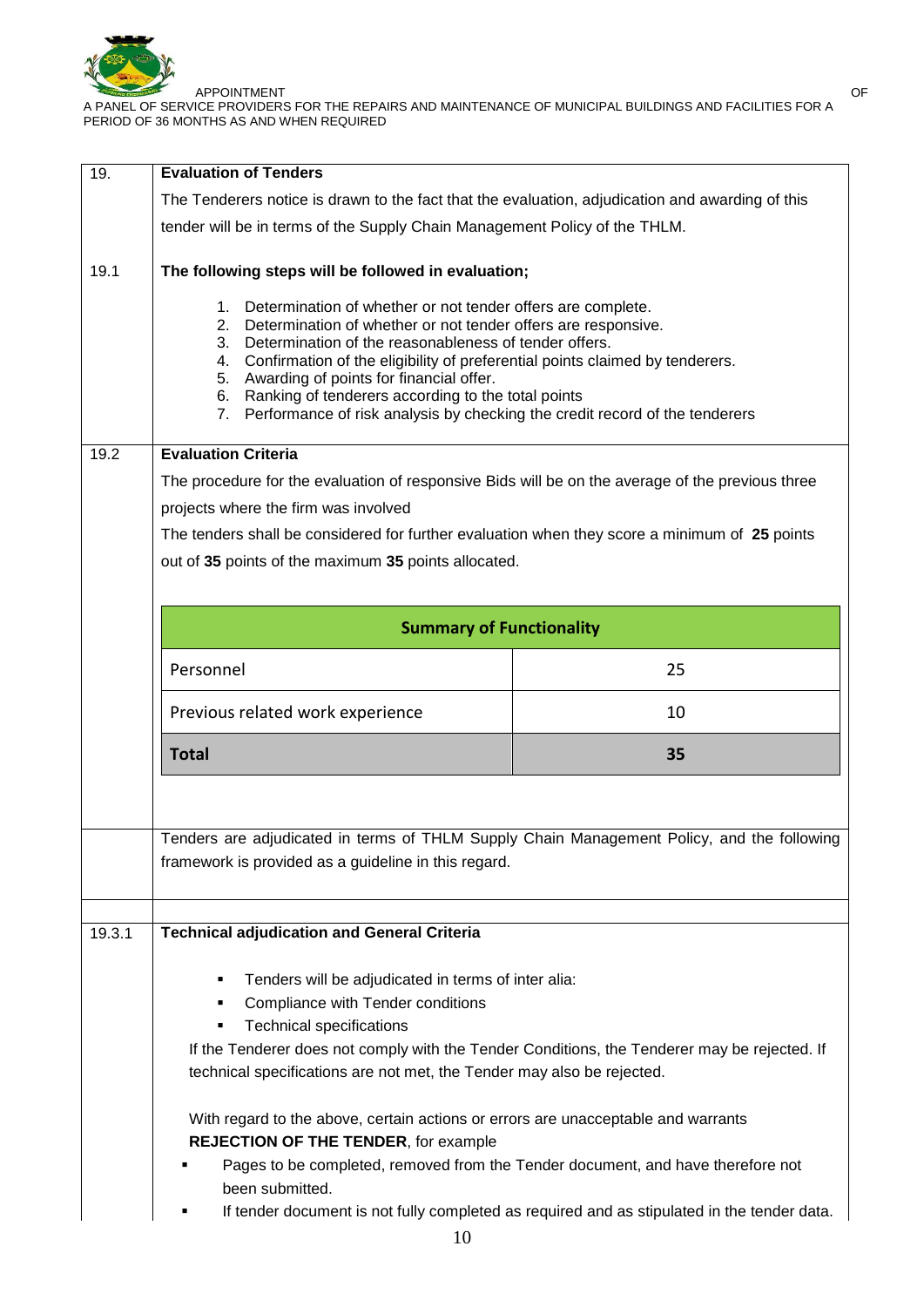

|        | If any tender document is tempered with or it is unbinded or unbundled.<br>П<br>Failure to complete the schedule of quantities as required – only lump sums provided.                          |  |  |  |
|--------|------------------------------------------------------------------------------------------------------------------------------------------------------------------------------------------------|--|--|--|
|        | Scratching out without initialling next to the amended rates or information.                                                                                                                   |  |  |  |
|        | Writing over / painting out rates / the use of tippex or any erasable ink, e.g. pencil.<br>٠                                                                                                   |  |  |  |
|        | Failure to attend compulsory site inspections<br>٠                                                                                                                                             |  |  |  |
|        | The Tender has not been properly signed by a party having the authority to do so,                                                                                                              |  |  |  |
|        | according to the Form D - "Authority for Signatory"                                                                                                                                            |  |  |  |
|        | A Resolution by a Board of Directors of the Company authorizing the Tenderer to sign the                                                                                                       |  |  |  |
|        | Tender document on behalf of the Company. No authority for signatory submitted.                                                                                                                |  |  |  |
|        | Particulars required in respect of the Tender have not been provided – non-compliance of                                                                                                       |  |  |  |
|        | Tender requirements and/or specifications.                                                                                                                                                     |  |  |  |
|        | The Tenderer's attempts to influence, or has in fact influenced the evaluation and/or<br>٠                                                                                                     |  |  |  |
|        | awarding of the contract.                                                                                                                                                                      |  |  |  |
|        | The Tender has been submitted after the relevant closing date and time                                                                                                                         |  |  |  |
|        | Failure to complete and sign Form C1.1 Form of Offer and Acceptance                                                                                                                            |  |  |  |
|        | If any municipal rates and taxes or municipal service charges owed by that Tenderder or                                                                                                        |  |  |  |
|        | any of its directors to the municipality, or to any other municipality or municipal entity, are                                                                                                |  |  |  |
|        | in arrears for more than three months.                                                                                                                                                         |  |  |  |
|        | If any Tenderer who during the last five years has failed to perform satisfactorily on a                                                                                                       |  |  |  |
|        | previous contract with the municipality or any other organ of state after written notice was<br>given to that Tenderder that performance was unsatisfactory.                                   |  |  |  |
| 19.3.2 | Size of enterprise and current workload                                                                                                                                                        |  |  |  |
|        | Evaluation of the Tenderer's position in terms of:<br>٠<br>Previous and expected current annual turnover<br>٠<br>Current contractual obligations<br>٠<br>Capacity to execute the contract<br>٠ |  |  |  |
| 19.3.3 | <b>Staffing profile</b>                                                                                                                                                                        |  |  |  |
|        | Evaluation of the Tenderer's position in terms of:                                                                                                                                             |  |  |  |
|        | Staff available for this contract being Tendered for                                                                                                                                           |  |  |  |
|        | Qualifications and experience of key staff to be utilised on this contract.<br>٠                                                                                                               |  |  |  |
| 19.3.4 | <b>Proposed Key Personnel</b>                                                                                                                                                                  |  |  |  |
|        | In this part of the tender, the Tenderer shall also supply Curriculum Vitae (CVs) for the Staff                                                                                                |  |  |  |
|        | available named and working on full time basis for the Tenderer. The CVs should follow the normal                                                                                              |  |  |  |
|        |                                                                                                                                                                                                |  |  |  |
|        | Professional Format as used by Professional Service Providers.                                                                                                                                 |  |  |  |
|        | Each CV should give at least the following:                                                                                                                                                    |  |  |  |
|        | Position in the firm and within the organisation of this assignment<br>$\circ$                                                                                                                 |  |  |  |
|        | PDI status (describing population group, gender and disabilities)<br>O                                                                                                                         |  |  |  |
|        | Educational qualifications                                                                                                                                                                     |  |  |  |
|        | $\circ$                                                                                                                                                                                        |  |  |  |
|        | <b>Professional Registrations</b><br>$\circ$                                                                                                                                                   |  |  |  |
|        | Relevant experience (actual duties performed, involvement and responsibility), including<br>$\circ$                                                                                            |  |  |  |
|        | locations, dates and durations of assignments, starting with the latest.                                                                                                                       |  |  |  |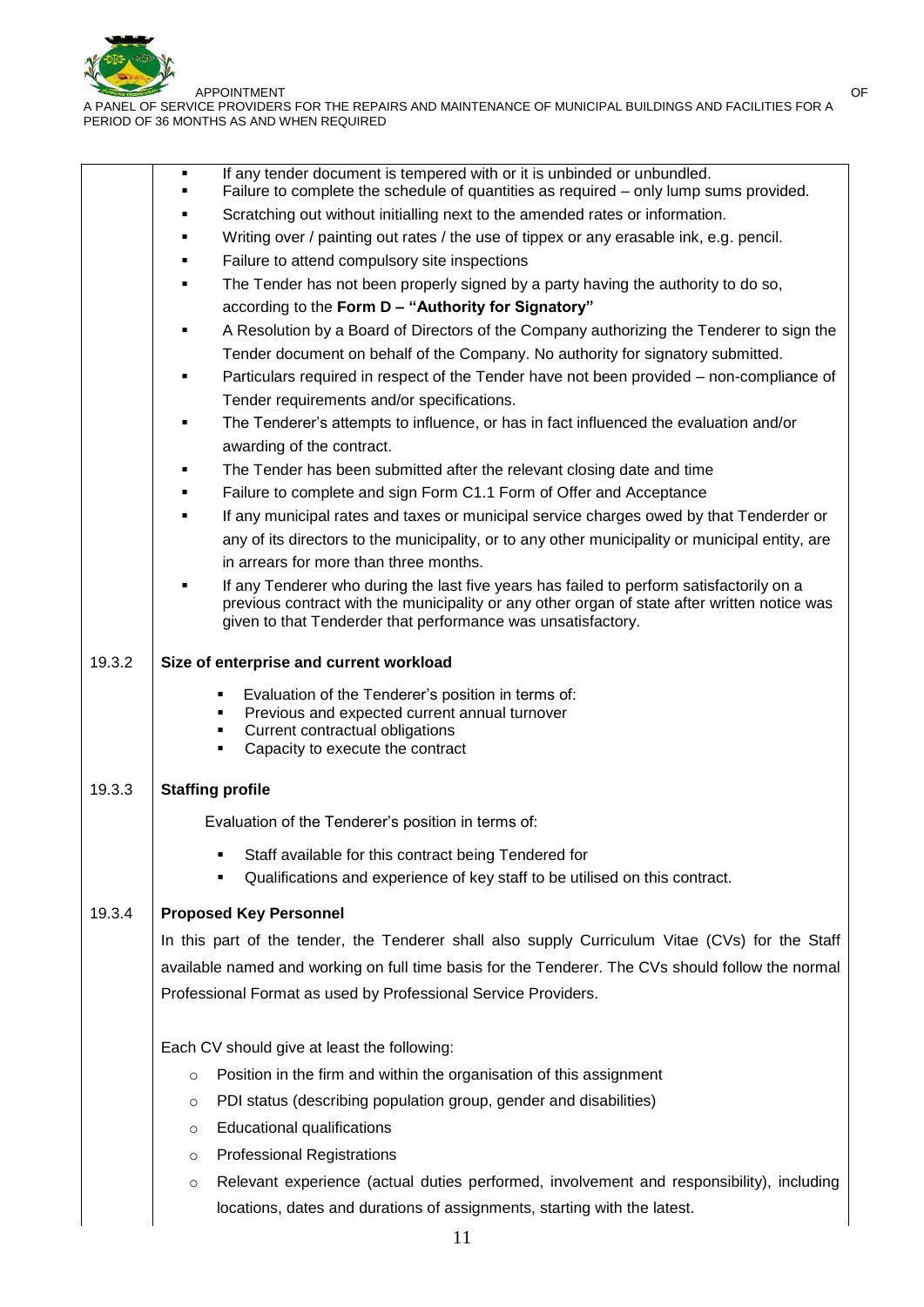

|         | Language proficiency and<br>$\circ$                                                                                                                                                                                                                                                                                                                                     |
|---------|-------------------------------------------------------------------------------------------------------------------------------------------------------------------------------------------------------------------------------------------------------------------------------------------------------------------------------------------------------------------------|
|         | References (company name, individual name, position held, contact details)<br>O                                                                                                                                                                                                                                                                                         |
|         | Much importance will be placed on the experience of the staff proposed. The Tender must ensure<br>that, if selected, the nominated staff will be assigned as proposed. Failure to do so may result in<br>the annulment of any acceptance of the Tenders' proposal and/ or Agreement entered into by the<br>Client for the execution of the services                     |
| 19.3.5  | <b>Previous experience</b>                                                                                                                                                                                                                                                                                                                                              |
|         | The procedure for the evaluation of responsive Bids will be on the average of the previous three<br>projects where the firm was involved                                                                                                                                                                                                                                |
|         | The tenderer shall list in the appropriate Forms the appropriate related projects undertaken by the<br>member firms of the tenderer within the last five (5) years.                                                                                                                                                                                                     |
|         | Evaluation of the Tenderer's position in terms of his previous experience. Emphasis will be<br>placed on the following:                                                                                                                                                                                                                                                 |
|         | Experience in the relevant technical field<br>Experience of contracts of similar size<br>٠<br>Some or all of the references will be contacted to obtain their input.<br>٠                                                                                                                                                                                               |
| 19.3.6  | The tenderer shall provide documentation of company experience of each member of the<br>Consortium/Joint Venture related projects.                                                                                                                                                                                                                                      |
| 19.3.7  | Financial ability to execute the contract:                                                                                                                                                                                                                                                                                                                              |
|         | Evaluation of the Tenderer's financial ability to execute the contract. Emphasis will be<br>placed on the following:                                                                                                                                                                                                                                                    |
|         | Proof of warrantee                                                                                                                                                                                                                                                                                                                                                      |
|         | Contact the Tender's bank manager to assess the Tenderer's financial ability to<br>execute the contract and the Tenderer hereby grants his consent for this purpose.                                                                                                                                                                                                    |
| 19.3.8  | <b>Good standing with SA Revenue Services</b>                                                                                                                                                                                                                                                                                                                           |
|         | Determine whether an original valid Tax Pin certificate has been submitted.<br>٠<br>The Tenderer must attach a valid SARS tax verification PIN<br>٠                                                                                                                                                                                                                     |
| 19.3.9  | If the Tender does not meet the requirements contained in the THLM Procurement Policy, and the<br>mentioned framework, it will be rejected by the Council, and may not subsequently be made<br>acceptable by correction or withdrawal of the non-conforming deviation or reservation                                                                                    |
| 19.3.10 | <b>Penalties</b>                                                                                                                                                                                                                                                                                                                                                        |
|         | The Thembisile Hani Local Municipality will if upon investigation it is found that a preference<br>in terms of the Act and these regulations has been obtained on a fraudulent basis, or any<br>specified goals are not attained in the performance of the contract, on discretion of the<br>Municipal Manager, one or more of the following penalties will be imposed: |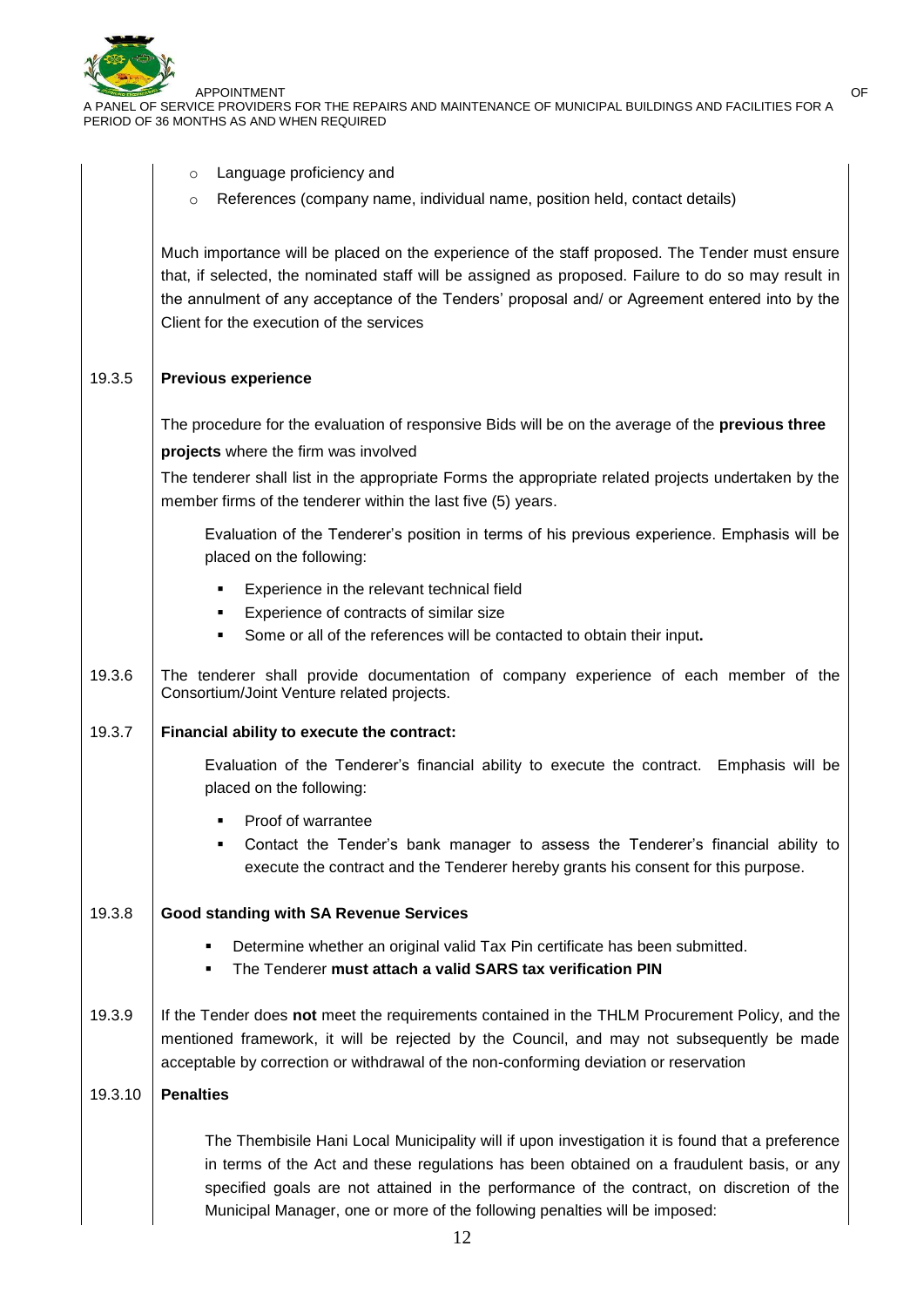

|    | Cancel the contract and recover all losses or damages incurred or sustained from the<br>$\blacksquare$<br>Tenderer.<br>Impose a financial penalty at the discretion of Council<br>٠<br>Restrict the contractor, its shareholders and directors on obtaining any business from<br>٠<br>the Thembisile Hani Local Municipality for a period of 5 years |  |  |  |
|----|------------------------------------------------------------------------------------------------------------------------------------------------------------------------------------------------------------------------------------------------------------------------------------------------------------------------------------------------------|--|--|--|
| 20 | The additional conditions of Tender are:                                                                                                                                                                                                                                                                                                             |  |  |  |
|    | 1 Thembisile Hani Local Municipality may also request that the Tenderer provide written evidence<br>that his financial, labour and resources are adequate for carrying out the project.                                                                                                                                                              |  |  |  |
|    | 2 The Thembisile Hani Local Municipality reserves the right to appoint a firm of chartered<br>accountants and auditors and / or execute any other financial investigations on the financial<br>resources of any Tenderer. The Tenderer shall provide all reasonable assistance in such<br>investigations.                                            |  |  |  |

## **FORM EVALUATION SCHEDULE: TENDER COMPLIANCE**

#### **Tender Compliance by the Contracting Firm**

It must be noted that a total of **50 points** must be obtained by the Contracting Firm in relation to the requirements as mentioned on the table below failure which a tender shall be automatically eliminated from any further evaluation.

| <b>Evaluation Criteria</b>                 | <b>Evaluation Criteria</b>                                                                                                                                                    | <b>Elimination</b><br>Factor | <b>Points</b><br>obtainable | <b>Points</b><br><b>Claimed</b> |
|--------------------------------------------|-------------------------------------------------------------------------------------------------------------------------------------------------------------------------------|------------------------------|-----------------------------|---------------------------------|
| Delegation of Authority<br>(Note 01)       | Delegation of Authority for<br>authorised Signatory signed by<br>Senior Directors and/or<br>Shareholders nominating the<br>representative of the project must<br>be attached. | Yes                          | 5                           |                                 |
| Completing tender<br>document<br>(Note 02) | Must initial every page in the<br>tender document, signing and<br>filling the tender document in full.                                                                        | Yes                          | 5                           |                                 |
| Company registration<br>(Note 03)          | Proof of Company Registration<br>with Company Intellectual Property<br>Registration Office (CIPRO) and<br>proof of shareholding.                                              | Yes                          | 5                           |                                 |
| <b>Tax verification PIN</b><br>(Note 04)   | Proof of tax registration and<br>Compliance with South African<br>Revenue Service (SARS Tax PIN)                                                                              | Yes                          | 5                           |                                 |
| <b>COIDA Certificate</b><br>(Note 05)      | Proof of valid letter of good<br>standing with the Compensation<br>Commissioner must be attached.                                                                             | 5<br>Yes                     |                             |                                 |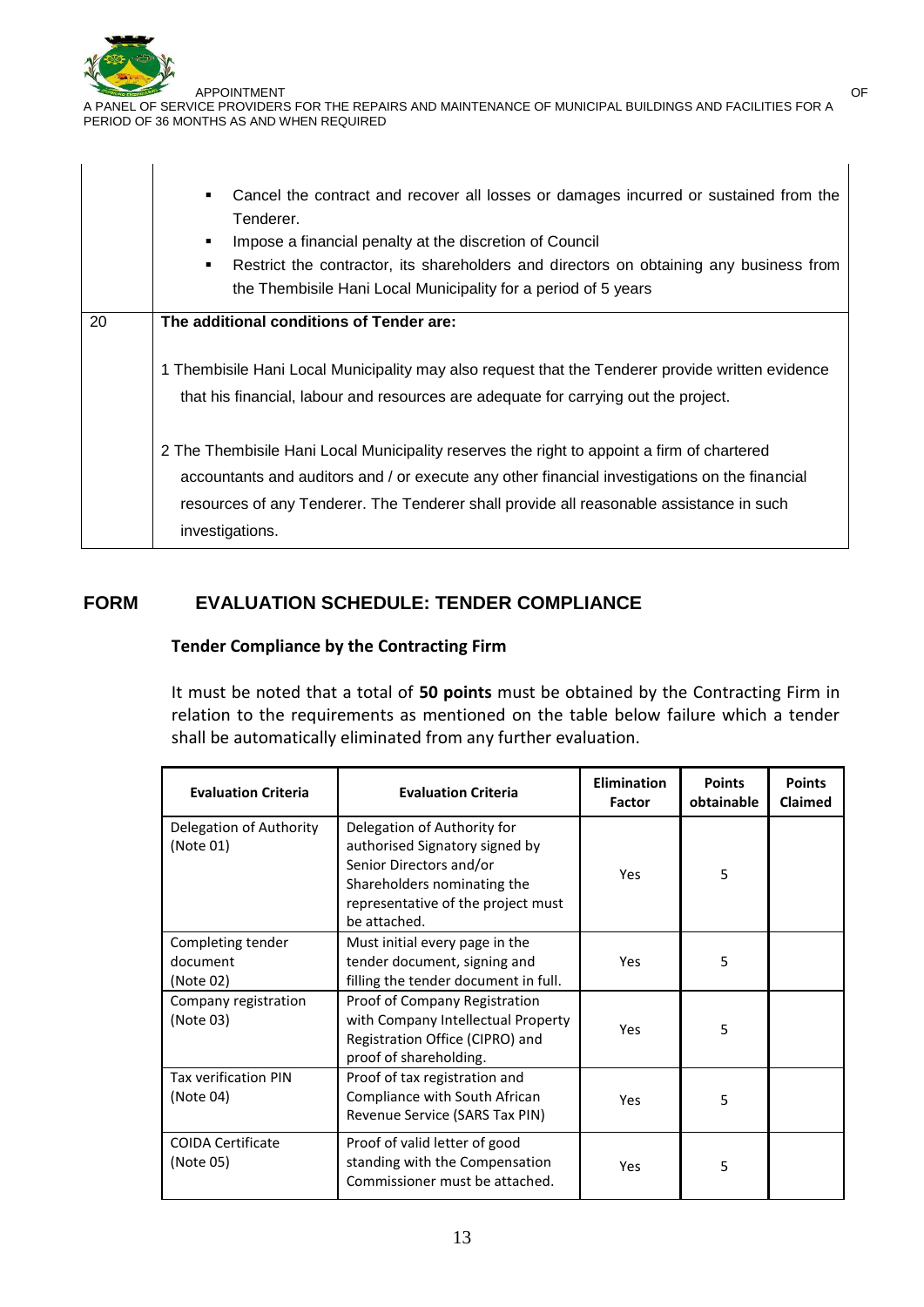

| <b>Municipal Account</b><br>(Note 06)        | A statement of municipal account<br>of the company or directors must<br>be attached.                                                                      | Yes | 5 |  |
|----------------------------------------------|-----------------------------------------------------------------------------------------------------------------------------------------------------------|-----|---|--|
| <b>Bank Confirmation Letter</b><br>(Note 07) | Proof in the form bank stamped<br>letter from the bank not older than<br>three (3) months confirming the<br>bank account and details must be<br>attached. | Yes | 5 |  |
| <b>CSD Report</b><br>(Note 08)               | A copy of CSD summary report of<br>the company which is not older<br>than one (01) month must be<br>attached.                                             | Yes | 5 |  |
| <b>CIDB Grading</b><br>(Note 09)             | A copy of confirmation of CIDB<br>grading of the contractor with<br>designation equal to 2 GB or higher<br>which is not older than one (01)<br>month.     | Yes | 5 |  |
| UIF certificate<br>(Note 10)                 | Proof of valid registration and<br>compliance with the UIF must be<br>attached.                                                                           | Yes | 5 |  |
| <b>Total 50 points</b>                       |                                                                                                                                                           |     |   |  |

#### **Note 01: Delegation of Authority**

In case of a Company, a delegation of authority letter signed by the firm's Board of Directors nominating a Team Leader as a delegated and authorised signatory must be attached. In case of a Closed Corporation, a delegation of Authority letter signed by the firm's majority shareholders nominating a Team Leader as a delegated and authorised signatory must be attached. Failure to attach the letter shall warrant an automatic elimination of tender from any further evaluation.

#### **Note 02: Completing the tender document**

As stipulated in the tender rules or in addition thereto, a tender document shall be completed in full with all the provided spaces signed, every page initialled accordingly and required documentation attached. The usage of correction fluid (e.g Tippex) is strictly prohibited. Failure to complete the document in full shall warrant an automatic elimination of tender from any further evaluation.

#### **Note 03: Company registration**

Proof of company registration in the form of a copy from the Company Intellectual Property Registration Office (CIPRO) shall be attached including a copy of the certificate of proof of shareholding. Failure to attach the company registration documents and certificate of shareholding shall warrant an automatic elimination of tender from any further evaluation.

#### **Note 04: South African Revenue Services Tax verification PIN**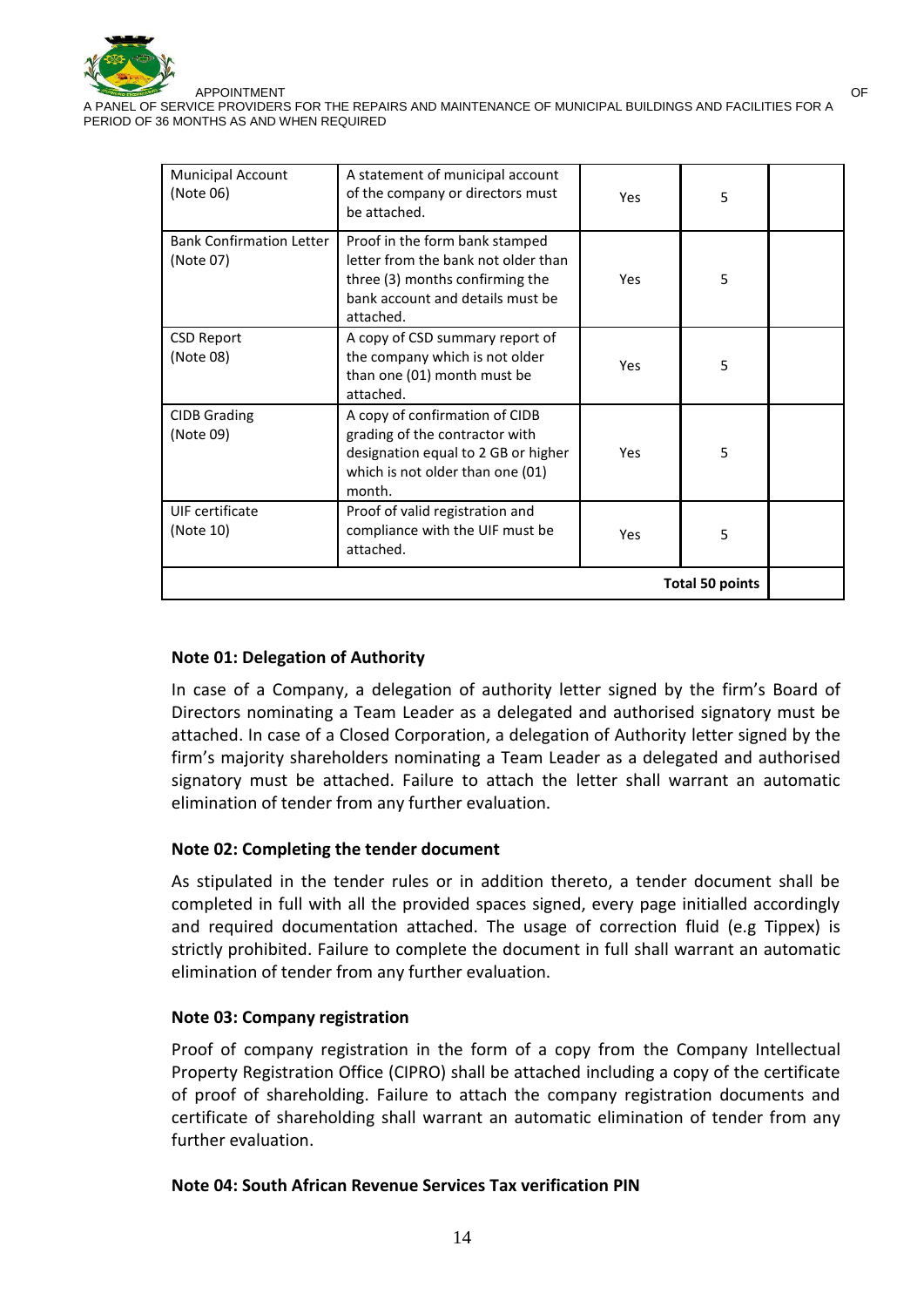Proof of SARS registration in compliance with relevant tax legislation in the form of a valid tax verification PIN certificate shall be attached. Failure to attach the SARS tax PIN shall warrant an automatic elimination of tender from any further evaluation.

## **Note 05: The Compensation for Occupational Injuries and Diseases Act**

Proof of registration/letter to tender in compliance with the Compensation for Occupational Injuries and Diseases Act, No. 130 of 1993 must be attached in the form of a valid Letter of Good Standing (COIDA) issued by the Department of Labour. The attached certificate/letter must be valid at the time of closing of tenders. Failure to attach the certificate shall warrant an automatic elimination of tender from any further evaluation.

## **Note 06: Municipal Account**

Attach an original or copy of a municipal utility account which must not be in arrears for more than 90 days of any of the registered Director(s) or Company. Alternatively, attach a copy of the lease agreement along with the utility account of the Landlord, whereby the company is leasing the property it is operating from. Failure to attach the utility account shall warrant an automatic elimination of the tender from any further evaluation.

## **Note 07: Bank Confirmation Letter**

Attach a proof in the form bank stamped letter from the bank not older than three (3) months confirming the bank account and details. Failure to attach the proof of banking details without a stamp from the bank shall warrant an automatic elimination of tender from any further evaluation.

## **Note 08: CSD Report**

Attach a copy of CSD summary report of the company which is not older than one (01) month. Failure to attach the CSD summary report shall warrant an automatic elimination of tender from any further evaluation.

## **Note 09: CIDB Grading**

A copy of confirmation of CIDB grading of the contractor designation equal to 2 GB or higher which is not older than one (01) month. Failure to attach the certificate shall warrant an automatic elimination of tender from any further evaluation.

## **Note 10: Unemployment Insurance Fund**

Proof of registration and compliance with the Unemployment Insurance Fund in terms of the UIF Contribution Act No.4 of 2002 issued by the Department of Labour must be attached. The certificate must be valid at the time of closing of the tender. Failure to attach the certificate shall warrant an automatic elimination of tender from any further evaluation.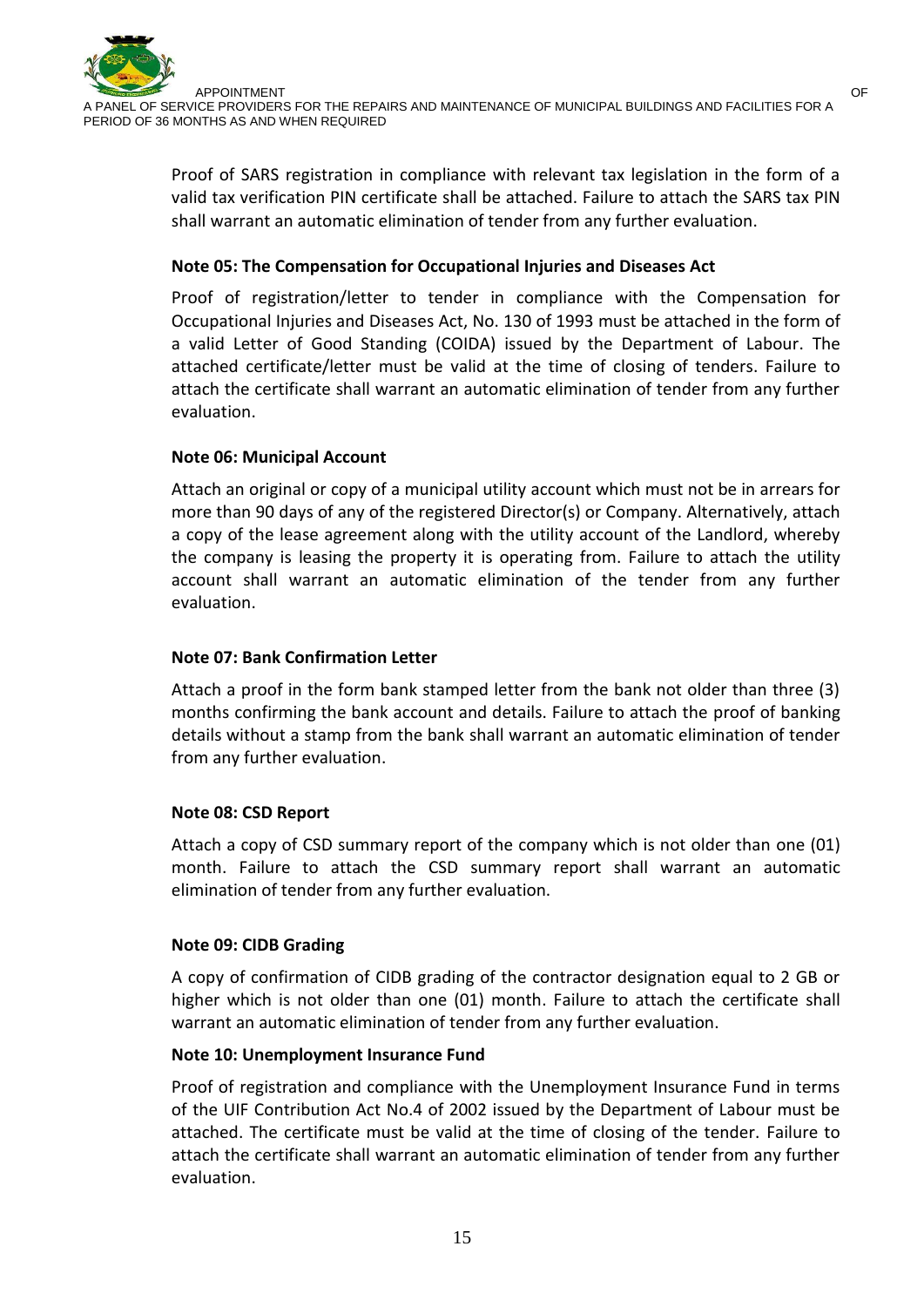*The undersigned, who warrants that he / she is duly authorised to do so on behalf of the enterprise, confirms that the contents of this schedule are within my personal knowledge and are to the best of my belief both true and correct.*

Person Authorised to sign Tender:

# FULL NAME: ……………………………………………………………………………………………………………………

SIGNATURE: …………………………………………………… DATE:……………………………………………..

## **FORM EVALUATION SCHEDULE: PERSONNEL AND PREVIOUS RELATED WORK EXPERIENCE**

The Firm's tender responsiveness in relation to points is therefore summarized as follows:

| <b>Summary of Functionality</b>  |    |  |
|----------------------------------|----|--|
| Personnel                        | 25 |  |
| Previous related work experience | 10 |  |
| <b>Total</b>                     | 35 |  |

**A firm must obtain a minimum of 25 points out of 35 points to be considered for price and B-BBEE evaluation.**

| <b>Evaluation Criteria</b> | <b>Evaluation Criteria</b>                 | <b>Maximum</b><br><b>Points</b> | <b>Points</b><br><b>Claimed</b> |
|----------------------------|--------------------------------------------|---------------------------------|---------------------------------|
| Personnel                  | <b>Contracts Manager:</b>                  |                                 |                                 |
| Qualification<br>and I     | Certificate in Business management or      |                                 |                                 |
| Experience                 | higher                                     |                                 |                                 |
| (Note 11)                  | Less than 2 years experience               | 3                               |                                 |
|                            | 3 years' experience and above              | 5                               |                                 |
|                            | <b>Site Agent:</b>                         |                                 |                                 |
|                            | N6 in Civil Engineering / Building Science |                                 |                                 |
|                            | Less than 2 years experience               |                                 |                                 |
|                            | 3 years' experience and above              | 3                               |                                 |
|                            |                                            | 5                               |                                 |
|                            | <b>Safety Officer:</b>                     |                                 |                                 |
|                            | Certificate in OHS                         |                                 |                                 |
|                            | Less than 2 years experience               | 3                               |                                 |
|                            | 3 years experience and above               | 5                               |                                 |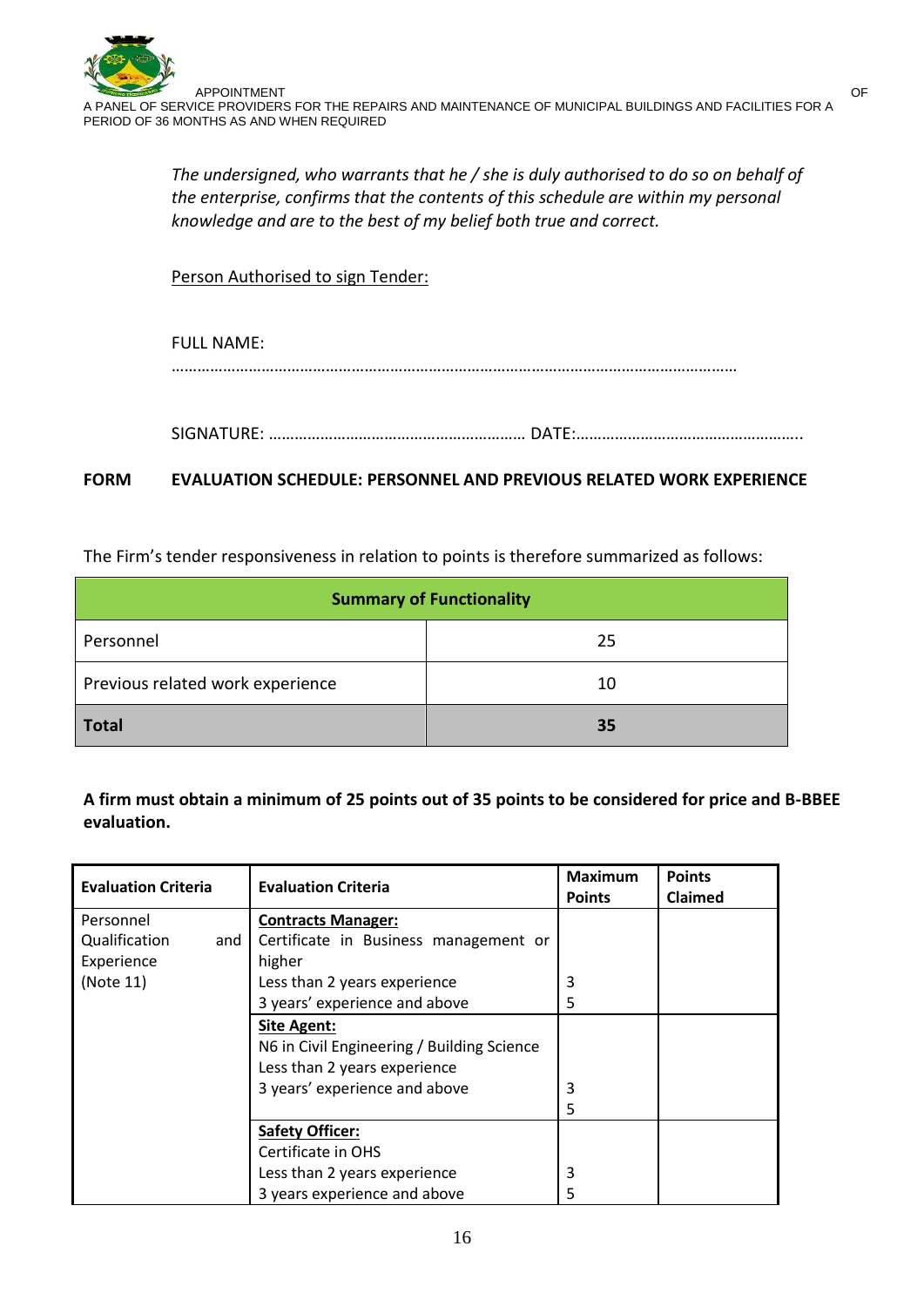

|                                                 | <b>Plumbing</b><br>Certificate in Plumbing N3 with trade test<br>and one year experience<br>Diploma in Plumbing with two years'<br>experience in plumbing    | $\overline{3}$<br>5 |  |
|-------------------------------------------------|--------------------------------------------------------------------------------------------------------------------------------------------------------------|---------------------|--|
|                                                 | Electrician<br>Electrical Certificate N3 with trade test<br>and one years' experience<br>Diploma in Electricity with two years'<br>experience as electrician | 3<br>5              |  |
| <b>Maximum 25 points</b>                        |                                                                                                                                                              |                     |  |
| Previous related work<br>completed<br>(Note 12) | Projects of value between<br>R 100 000 - R2 00 000<br>Projects of value between R 210 000- R                                                                 | 3                   |  |
|                                                 | 300 000<br>Projects of value between R 310 000-                                                                                                              | 5                   |  |
|                                                 | 500 000                                                                                                                                                      | 10                  |  |
| <b>Maximum 10 points</b>                        |                                                                                                                                                              |                     |  |
| <b>Total Points Claimed = 35</b>                |                                                                                                                                                              |                     |  |

#### **Note 11: Personnel Experience**

Proof of the above must be attached for the PSP to qualify for the points claimed.

Experience of the key staff (assigned personnel) in relation to the scope of work will be evaluated from three different points of view:

- i) General experience (total duration of professional activity), level of education and training and positions held of each key staff member / expert member.
- ii) The education, training and experience of the key staff member / experts, in the specific sector, field, subject, etc. which is directly linked to the scope of work.
- iii) The key staff members' / experts' knowledge of issues which the tenderer considers pertinent to the project e.g. local conditions, affected communities, legislation, techniques etc.